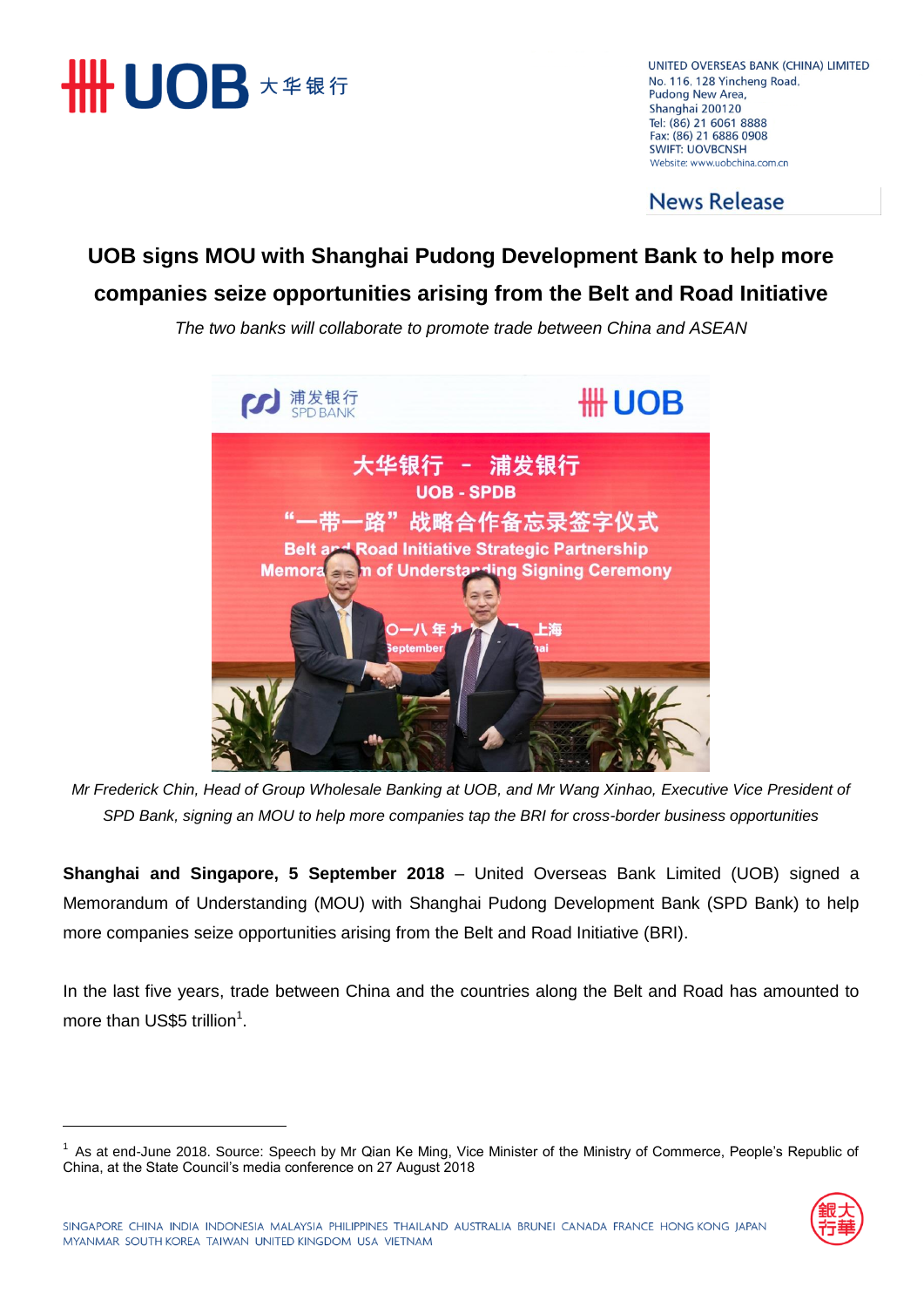## **HHUOB \*\*\*\***

 $\overline{a}$ 

As more companies in the region internationalise their business, they require comprehensive financial support to facilitate their cross-border operations, trade and investments. Under the MOU, UOB and SPD Bank will collaborate to provide companies with financial solutions covering investment advisory, cross-border renminbi transactions, syndicated loans, project and trade finance and cash settlement. SPD Bank and its clients will also be able to connect with UOB's foreign direct investment ecosystem partners for advisory services in areas such as investment incentives, local regulations, tax, company incorporation and legal matters.

Mr Frederick Chin, Head of Group Wholesale Banking, UOB, said, "Our established presence in Greater China and Southeast Asia gives us a first-hand understanding of the opportunities and challenges that companies face when expanding their businesses. Through collaboration with strategic partners such as SPD Bank, we will strengthen our efforts in helping companies tap the increasing regional cross-border flows arising from the BRI and other regional connectivity initiatives."

Mr Wang Xinhao, Executive Vice President of SPD Bank, said, "The MOU is a strong testament of both banks' commitment to provide companies with comprehensive services and solutions in China and Southeast Asia. Through this MOU, we will combine our strengths to offer our clients greater business connectivity from the BRI."

The two banks will also strengthen the interbank business such as lending and deposits. They will connect start-ups with financial technology ecosystems to help them access alternative financing such as venture debt from InnoVen Capital<sup>2</sup> and equity crowdfunding through OurCrowd<sup>3</sup>.

The relationship between the two banks started more than 20 years ago when UOB was appointed as the sole Singapore dollar clearing bank for SPD Bank. Since then, the two banks have extended their collaboration to various areas including transaction banking, treasury, bullion and futures and debt capital solutions.

- Ends -

 $2$  InnoVen Capital, which is UOB's joint venture with Temasek Holdings, provides high-growth companies in Asia with venture debt financing.

<sup>3</sup> UOB invested in OurCrowd, which is an equity crowdfunding platform that connects innovative companies to its global investor network for alternative financing.